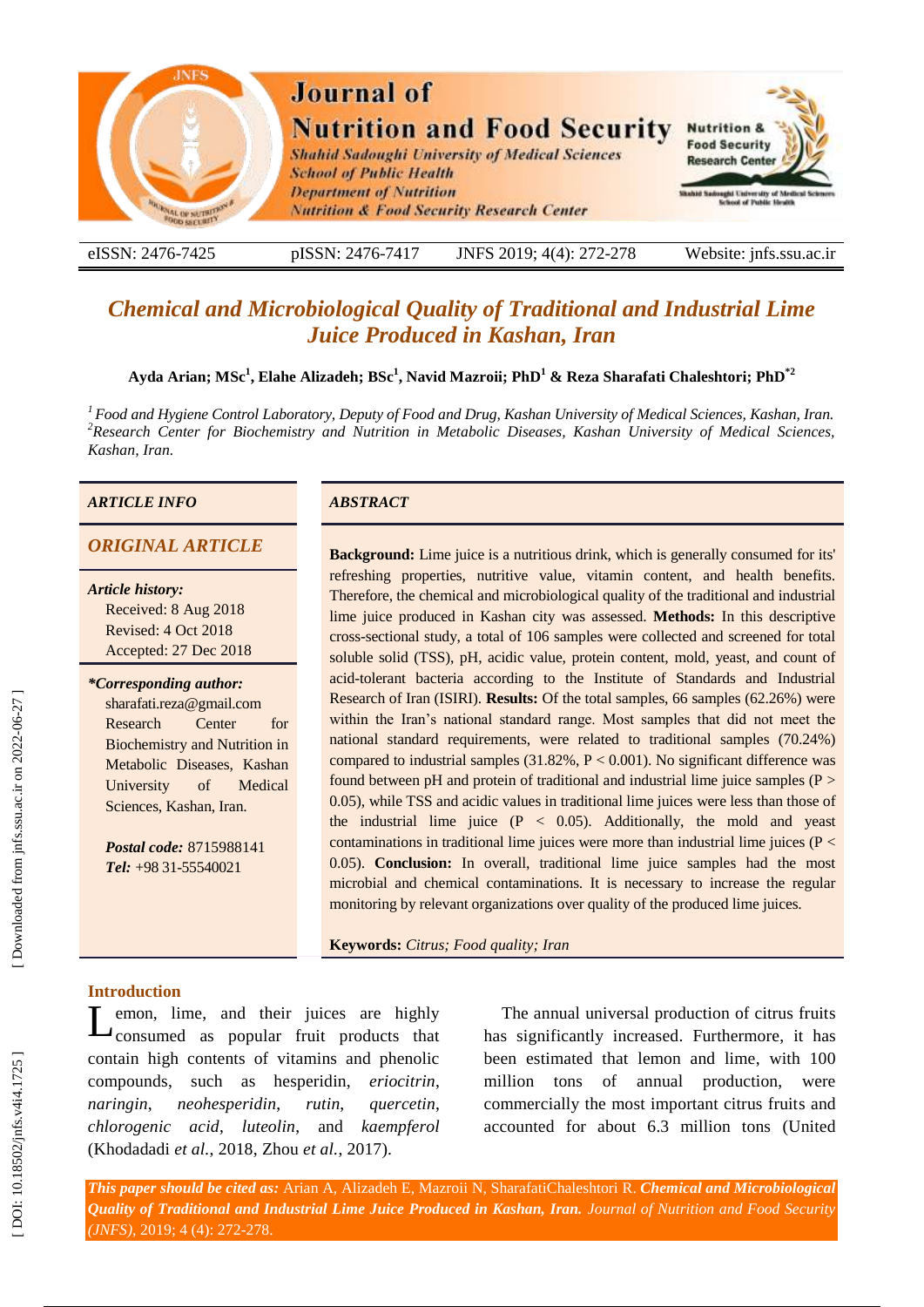States Department of Agriculture (USDA)/ Foreign Agricultural Service, 2010 ) .

Previous studies showed that lemon, lime , and their products had various health benefits, such as antibacterial activities, anticancer effect, lipid lowering effect, protective effects on alcoholinduced liver injury , and cardiovascular diseases (González -Molina *et al.*, 2010, Oikeh *et al.*, 2016, Zhou *et al.*, 2017 ) .

The chemical and microbiological quality of lime juice are strictly maintained in the developed countries under several laws and regulations ; unfortunately, in Iran, some of the manufacturers and especially traditional producers are not much concerned about the safety and hygiene of this product due to lack of the related law enforcement. Thus , the adulteration and transmission of some human diseases by drinking juice s and other drinks has become a critical problem.

These important adulterations occur in various methods such as addition of water, sugars, pulp wash, as well as substitution of cheaper ingredients and/or synthetic compounds (Khodadadi *et al.*, 2018, Pirsa *et al.*, 2018 ). Khodadadi *et al.* (2018) showed some extents of adulteration in half of lime juice products (58.3%).

Ogodo *et al.* (2016) demonstrated that various microorganisms were present within the fruits juices. The weak sanitation, raw material contamination and cross contamination, lack of proper heat pasteurization , and sterilization during processing of fruit juices could be the contributory factor s for the presence of these organisms in the fruit juices (Ogodo *et al.*, 2016).

In Kashan city, there is a high request for both industrial and traditional lime juices especially during hot seasons. While most manufacturers and some traditional producers produce lime juice in apparently hygienic conditions, in some traditional production center s and in the busy market places, the chemical and microbiological quality of the supplied juices remain questionable unfortunately. Therefore, the aim of this study was to assess the chemical and microbiological quality of the traditional and industrial lime juice produced in Kashan, Iran.

### **Materials and Methods**

*Collection of samples :* A total of 106 samples of lime juice were collected randomly from shopping centers in Kashan, Iran from May 2016 to April 2018. According to the distribution in different local supermarkets, 84 traditional lime juice samples and based on four popular brands, 22 industrial lime juice samples were chosen in Kashan .

*Chemical tests :* Chemical tests of lime juice samples were evaluated by measurement of Brix, pH, acidic value , and protein according to Iranian national standards No. 2685, 1029 and 117, respectively (Institute of Standards and Industrial Research of Iran, 1985, 2005, 2007, 2013 ). Total acidity , as citric acid content , was determined by direct titration of one ml of lime juice with sodium hydroxide (0.1 N) using phenolphthalein as indicator. Total soluble solid (Brix) was assessed from the refractive index of a drop of sample at 20 °C using a refractometer (Atago SMART -1, Japan). The pH values were measured using a pH meter (Metrohm 888 Titrando, Switzerland). The protein content was also measured by Kjeldahl method using a Kjeldahl instrument (Turbotherm Gerhardt, Germany) according to the Iranian national standards No. 1029 and 2685 (ISIRI, 2007, ISIRI; 1985 ) .

*Determination of microbial load :* Microbial tests of the produced traditional and industrial lime juice samples were checked according to the Iranian national standard protocols. Mold, yeast , and acid tolerant (aciduric ) bacteria were counted according to Iranian national standard No. 8788 (ISIRI, 2005) .

Briefly, pour plate method was used for enumeration of organisms from lime juice samples. For ten -fold serial dilutions, one m l of lime juice sample was transferred into 9 ml of sterile phosphate buffered saline (PBS) tubes separately. Enumeration of organisms were done at the selective media including yeast extract glucose chloramphenicol agar (Merck KGaA, Darmstadt, Germany) for mold and yeast count and orange -serum agar (Merck KGaA, Darmstadt, Germany) for acid-tolerant (aciduric) bacteria. Inoculated plates were incubated for 3 -5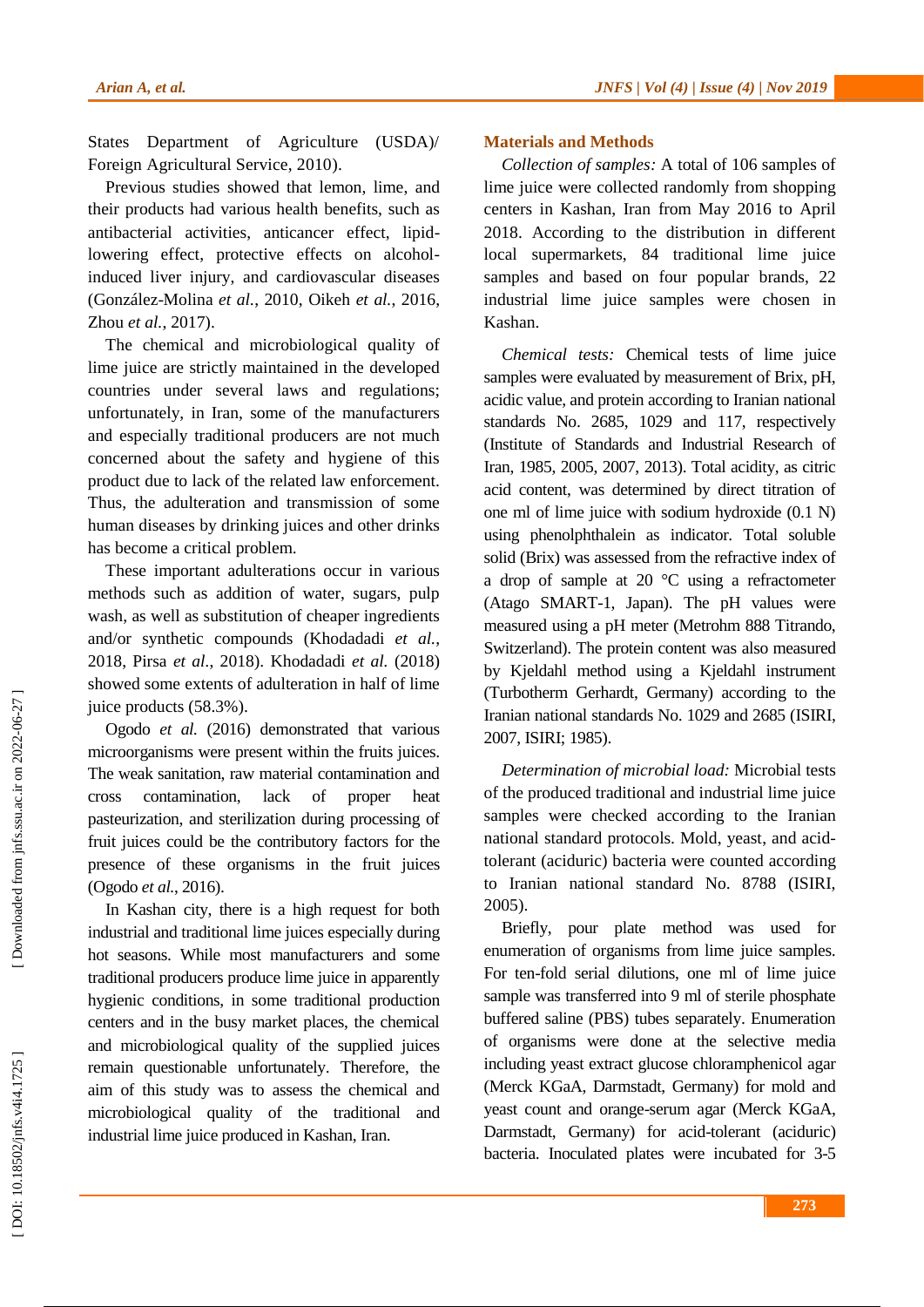days at  $25 \text{ °C}$  and  $30 \text{ °C}$  for mold, yeast, and acidtolerant (aciduric ) bacteria, respectively.

*Data analysis :* Statistical analysis of the obtained data (Mean  $\pm$  SD) was performed using SPSS version 16. Categorical variables were compared using the chi-square test . One -way analysis of variance (One -way ANOVA) was used to compare the mean differences of chemical and microbial parameters between the study groups. P values < 0.05 were considered significant.

#### **Results**

This study demonstrated that from 106 lime juice samples, 66 samples (62.26%) were out of the Iranian national standard range (**Table 1**). Most of the samples out of the national standard limits were related to traditional samples (70.24 %) compared to the industrial samples  $(31.82\%, P < 0.001)$ .

The results of chemical evaluation of lime juice samples from Kashan are represented in **Table 2**. The pH value s of 9.52% of traditional samples were out of standard limit. Only one industrial sample had a pH higher than the standard limit. Average pH value of lime juice samples was  $2.46 \pm 0.21$ .

Regarding the traditional samples, the acidity

values of 23 (27.38%) did not satisfy the standard limit. All industrial samples were within the standard range. Average acidity value of lime juice samples was  $5.49 \pm 1.23$  g citric acid/100 ml.

Protein content of 15 (17.86%) traditional samples were out of the standard limit, while in industrial samples, 6 (27.27%) samples were incompatible with the standard limit. Mean protein content of lime juice samples was  $424 \pm 215.38$  mg/dl.

In traditional and industrial samples, 32.14% and 4.54% of the samples had lower total soluble solid content than the standard limit, respectively. Mean TSS of lime juice samples was  $7.11 \pm 1.81$  g/100 g.

No significant difference was observed between pH and protein of traditional and industrial lime juices ( $P > 0.05$ ). However, TSS and acidic value in traditional lime juice samples were less than those of the industrial lime juice samples  $(P \leq$ 0.05).

Acid tolerant bacteria. mold, and yeast contaminations in traditional and industrial lime juice samples are presented in **Table 3**. The mold and yeast contaminations in traditional lime juices were more than the industrial lime juices ( $P \leq$ 0.05).

| Lime juice  | <b>Standard</b> | None standard | Total      | P-value <sup>"</sup> |
|-------------|-----------------|---------------|------------|----------------------|
| Industrial  | $15(68.18)^{a}$ | 7(31.82)      | 22(20.75)  | < 0.001              |
| Traditional | 25(29.76)       | 59 (70.24)    | 84 (79.25) |                      |
| Total       | 40(37.74)       | 66(62.26)     | 106 (100)  |                      |

 $a: N$  (%),  $b:$  Chi esquare test

#### **Table 2.** Chemical tests of lime juice types in Kashan, Iran

| <b>Tests</b>               | Min    | <b>Max</b> | $Mean \pm SD$               | None standard $(\% )$ | <b>Standard</b> |
|----------------------------|--------|------------|-----------------------------|-----------------------|-----------------|
| pH                         |        |            |                             |                       |                 |
| Traditional                | 1.99   | 2.83       | $2.43 \pm 0.21^{\circ}$     | 8(9.52)               | $2.3 - 2.8$     |
| Industrial                 | 2.2    | 2.64       | $2.48 \pm 0.13^a$           | 1(4.54)               |                 |
| Acidity (g citric acid/dl) |        |            |                             |                       |                 |
| Traditional                | 3.22   | 7.59       | $5.53 \pm 1.1^{\circ}$      | 23 (27.38)            | > 5.5           |
| Industrial                 | 5.18   | 6.74       | $5.9 \pm 0.49^b$            | 0(0)                  |                 |
| Protein $(mg/dl)$          |        |            |                             |                       |                 |
| Traditional                | 87.37  | 898.25     | $454.61 \pm 217.73^{\circ}$ | 15(17.86)             | >450            |
| Industrial                 | 171.16 | 627.41     | $434.03 \pm 107.21^a$       | 6(27.27)              |                 |
| Brix $(g/100g)$            |        |            |                             |                       |                 |
| Traditional                | 3.12   | 9.57       | $7.13 \pm 1.67^{\circ}$     | 27(32.14)             | > 7.5           |
|                            |        |            |                             |                       |                 |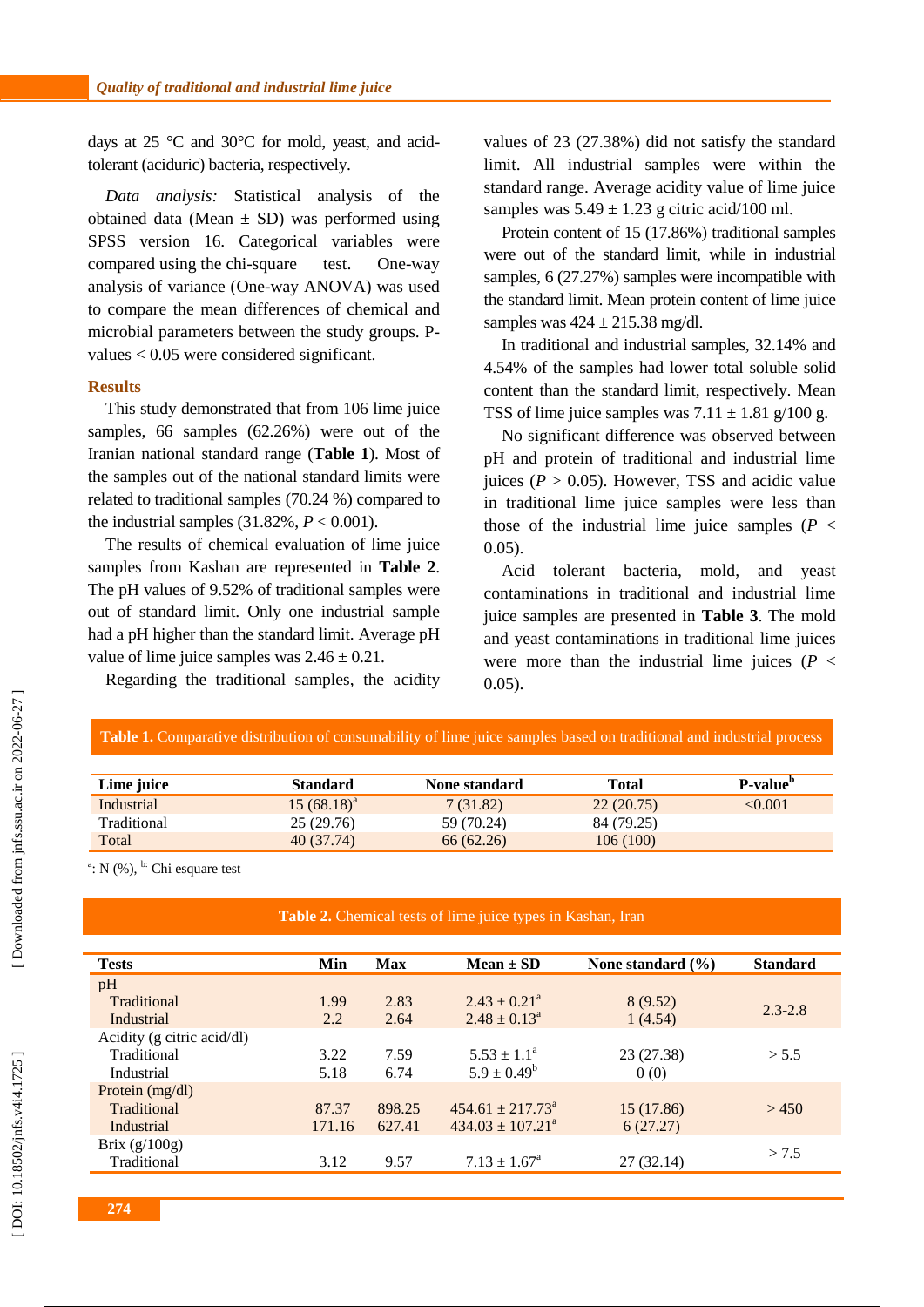| Arian A, et al. |      |                  | $JNFS / Vol (4) / Is sue (4) / Nov 2019$ |   |  |
|-----------------|------|------------------|------------------------------------------|---|--|
|                 |      |                  |                                          |   |  |
| 7.45            | 9.43 | $8.3 \pm 0.62^b$ | 1(4.54)                                  |   |  |
|                 |      |                  |                                          |   |  |
| 0.97            | 1.26 | 1.29             | $\overline{\phantom{0}}$                 | - |  |
| 1.44            | 1.4  | 1.41             |                                          |   |  |
|                 |      |                  |                                          |   |  |

\* :TSS/A ratio: Total soluble solid /acidity is called maturity ratio, Different letters a and b in the same column indicate significant differences  $(P < 0.05)$ .

| Table 3. Microbial tests of lime juice types in Kashan, Iran |          |                |                             |                        |                 |  |
|--------------------------------------------------------------|----------|----------------|-----------------------------|------------------------|-----------------|--|
| <b>Tests</b>                                                 | Min      | <b>Max</b>     | $Mean \pm SD$               | None standard samples* | <b>Standard</b> |  |
| Acid tolerant bacteria (CFU/ml)                              |          |                |                             |                        |                 |  |
| Traditional                                                  | $\leq$ 1 | $>10^3$        | $270.58 \pm 396.78^{\circ}$ | 30(35.71)              | $< 10^{2}$      |  |
| Industrial                                                   | $\leq$ 1 | 80             | $67.58 \pm 23.06^a$         | $\Omega$               |                 |  |
| Mold (CFU/ml)                                                |          |                |                             |                        |                 |  |
| Traditional                                                  | $\leq$ 1 | $>10^3$        | $212.58 \pm 358.56^a$       | 23 (27.38)             | < 10            |  |
| Industrial                                                   |          | $\overline{4}$ | $1.25 \pm 0.86^b$           | 0(0)                   |                 |  |
| Yeast (CFU/ml)                                               |          |                |                             |                        |                 |  |
| Traditional                                                  | $\lt1$   | $>10^3$        | $157.51 \pm 321^{\circ}$    | 31(36.9)               | < 10            |  |
| Industrial                                                   | $\leq$ 1 | $\overline{4}$ | $1.25 \pm 0.86^b$           | 0(0)                   |                 |  |

 $\cdot$ : N (%), Different letters a and b in the same column indicate significant differences ( $P < 0.05$ ).

#### **Discussion**

Result s demonstrated that 25 (29.76%) samples of the traditional and 15 (68.18%) samples of the industrial lime juices were compatible to the standard limits of ISIRI. Taghizadeh *et al.* (Taghizadeh *et al.*, 2014) reported that 23 (51.1%) of lime juice samples produced in Iran were incompatible to the standard limits of ISIRI. They showed that amounts of potassium, polyphenols, total amino acid , and optical rotation were less in none standard (feigned) lime juices than the standard ones  $(P < 0.0001)$ .

The mean pH values for traditional and industrial lime juice samples were nearly similar (**Table 2**). Evaluation of pH by Ansari and Rezaei (Ansari and Rezaei, 2008 ) as well as Taghizadeh *et al.* (Taghizadeh *et al.*, 2014 ) showed that the average pH in lime juice samples of Iran were  $2.52 \pm 0.1$  and  $2.49 \pm 0.1$ , respectively, which is close to the value obtained in our study. Taghizadeh *et al.* (Taghizadeh *et al.*, 2014) demonstrated that the sensitivity and specificity of pH test for fraud detection in lime juices were 68.96% and 100%, respectively .

According to the obtained result s, only 27.38% of the traditional lime juice samples did not meet the acidity standard limit of ISIRI. Ansari and Rezaei

(Ansari and Rezaei, 2008 ) reported that the average of acidity among all lime juice samples from Jahrom, Roudan , and Minab regions varied from 5.5 to 7.2 g/100 g. A previous study showed an acidity value of 6.1 g/100 g for lemon juice samples (Xu *et al.*, 2008 ). In our study, the mean acidity values for traditional and industrial lime juice samples were 5.53  $\pm$  1.1 and 5.9  $\pm$  0.49 g/100 g, respectively. Total acidity of citrus fruits is an important factor in evaluating the overall juice quality and in determining harvest time (Ansari and Rezaei, 2008 ) .

The mean TSS of industrial lime juice samples  $(8.3 \pm 0.62 \text{ g}/100 \text{ g})$  was more than the traditional samples  $(7.13 \pm 1.67 \text{ g}/100 \text{ g})$ . A previous study demonstrated that the average values for TSS from Jahrom, Roudan , and Minab regions varied from 7.5 to 9.5 g/100 g (Ansari and Rezaei, 2008 ). XU *et al.* reported that the TSS value was 10.9 g/100 g for lemon juice (Xu *et al.*, 2008 ). Taghizadeh *et al.* (Taghizadeh *et al.*, 2014 ) showed TSS value of 8.58  $\pm$  0.45 g/100 g for industrial lime juice samples. These differences can be mainly ascribed to the differences in the type and variety of the fruits as well as different geographical locations (Ansari and Rezaei, 2008 ). For juice producing industries, excessive TSS represents a better quality of lime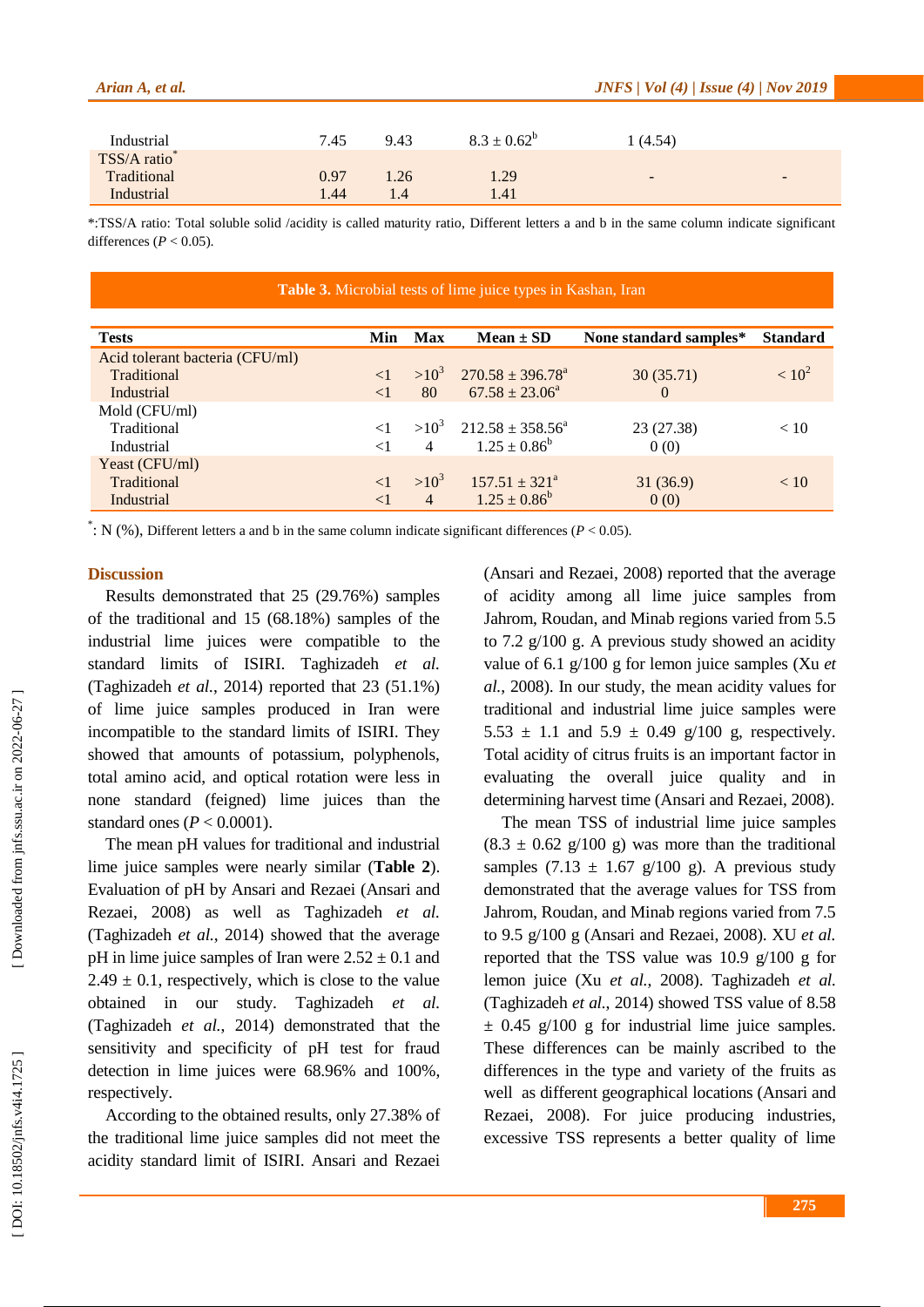juice, which in turn results in juices with higher consumer acceptance levels.

Nevertheless, the TSS/acidity ratios called maturity ratios for traditional and industrial samples were 1.29 and 1.41, respectively. According to the reports by Ansari and Rezaei (Ansari and Rezaei, 2008), the TSS/acidity ratios for the limes obtained from Jahrom, Roudan , and Minab regions were 1.33, 1.33 , and 1.36, respectively. XU *et al.* (Xu *et al.*, 2008 ) showed a maturity ratio of 1.8 for lemon juices obtained from China, indicating that such values can vary with a variety of citrus fruit s. In addition, different weather conditions should be considere d due to different geographical locations . Davis and Albrigo (Davies and Albrigo, 1994 ) showed that the respiration rates increased at higher temperatures possibly causing less storage of acids in the vacuoles and their faster utilization in plant metabolisms. They reported that the rate of decrease in the acidity was positively correlated with the mean temperature during each season.

Fellers *et al.* (Fellers *et al.*, 1988 ) showed that an increase in maturity ratio increase d the consumer acceptance level of the processed grapefruit juice and consumer perception of sweetness. Instead , some factors such as tartness, bitterness , and aroma decrease d these factors.

Our results showed that protein amounts, as a golden standard method to determined adulteration in traditional and industrial lime juice samples , were  $454.61 \pm 217.73$  and  $434.03 \pm 107.21$  mg/100 ml, respectively. A previous study demonstrated that protein content in natural lime juices was  $550.04 \pm$ 86.66 mg/100 ml, while in fake lime juices, it was 348.68 ± 87.43 mg/100 ml (Taghizadeh *et al.*, 2014 ) .

The spoilage of acidic food , such as lime juices is mostly owing to contamination of the food with aerobic acid tolerant bacteria, yeasts , and molds (Olorunjuwon *et al.*, 2014 ). Our results showed that especially in traditional lime juice samples acid-tolerant bacteria, molds and yeasts were identified.

The reason for growth of food spoilage bacteria in traditional lime juices could be attributed to the

fact that the most juice producers were lacking special training in food hygiene (Olorunjuwon *et al.*, 2014 ). Furthermore, situation under which the lime juice was prepared, pasteurized and stored might have contributed to the betterment of the product (Olorunjuwon *et al.*, 2014, Perez-Cacho and Rouseff, 2008 ) .

These products with low pH ranged from 1.99 to 2.83 and high acidity 3.22 to 7.59 g citric acid/100 m l did not inhibit the proliferation of acid tolerant bacteria, yeasts and molds, and these allowed their growth to count >  $10^3$  CFU/ml.

This is similar to result of Olorunjuwon *et al. (Olorunjuwon et al., 2014 )* in their study on microbiological quality of some locally -produced fruit juices in Ogun State, South western Nigeria. They reported that yeast count was highest in orange juice  $(3.5 \times 10^4 \text{ CFU/ml})$  and lowest in grape juice  $(2\times10^4 \text{ CFU/ml})$ . Papaya and grape juices recorded the lowest mold count  $(2.7\times10^{4}$ CFU/m l) while avocado juice recorded the highest  $(4\times10^4$  CFU/ml). In a previous study, a total fungal count of  $4\times10^4$  CFU/ml was observed in a lemon juice (Ogodo *et al.*, 2016 ).

Aneja *et al.* (Aneja *et al.*, 2014 ) showed that yeasts and molds were the main cause of spoilage of juices and 5 yeast isolates, and 11 mold isolates were isolated from juices .

### **Conclusion s**

Obtained results of the present study demonstrated 66 (62.26%) of the total lime juice samples were contrary to standard limit of ISIRI. Also, there was a significant difference between usability and non -usability of conventionally lime juice samples and the industrially lime juice samples. Therefore, it is especially suggested that traditional manufacturers of lime juices pay attention to the Good Hygiene Practice (GHP), the use of pasteurization temperatures, appropriate packaging and Good Manufacturing Practices (GMP) to reduce secondary contamination and enhance the quality of the final product. In addition, it is necessary to increase regular monitoring by relevant organizations over produced lime juices' quality.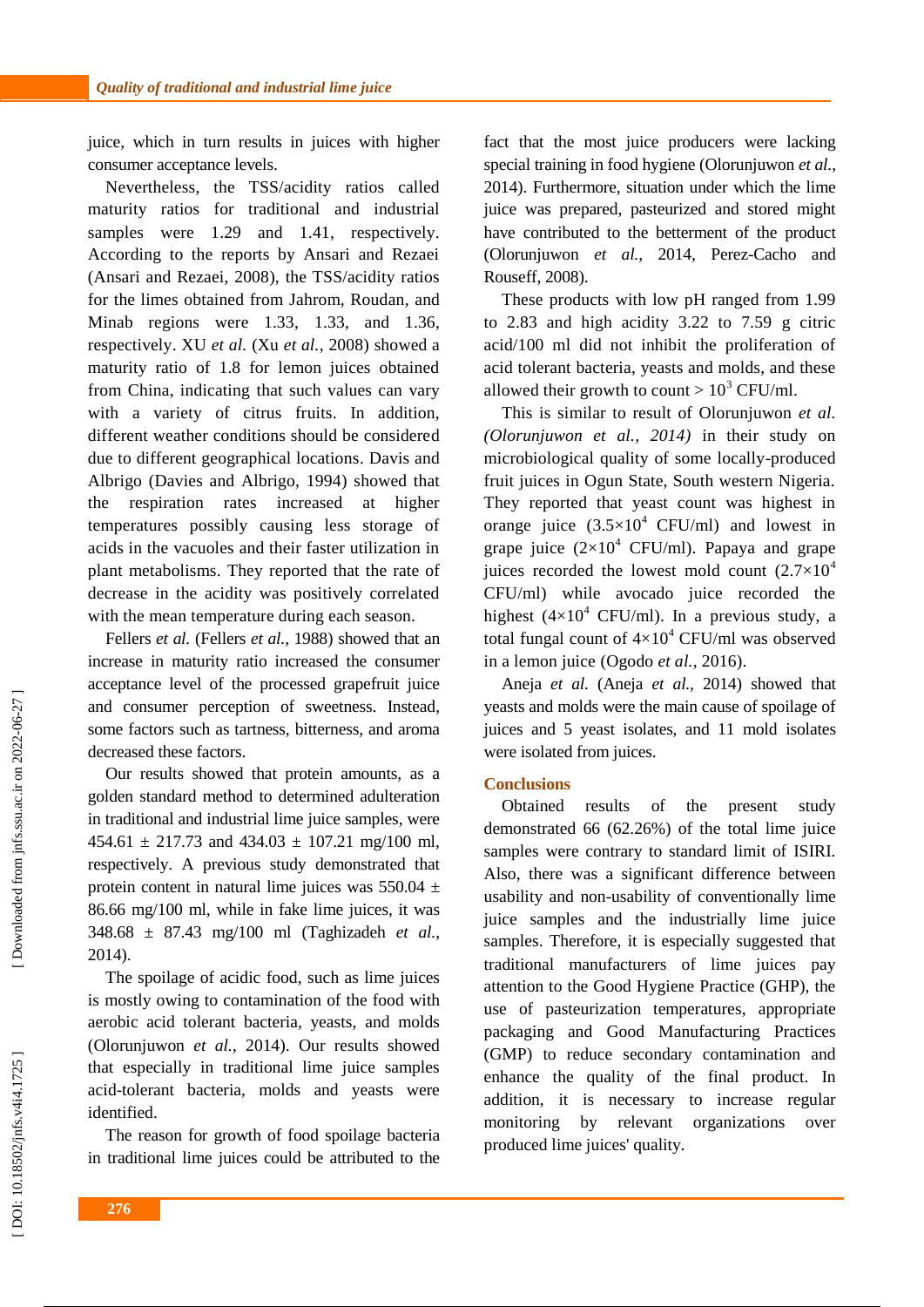# **Acknowledgment**

The authors would like to express their thanks to Food and Hygiene Control Laboratory, Deputy of Food and Drug and Research Center for Biochemistry and Nutrition in Metabolic Diseases, Kashan University of Medical Sciences for support of this study.

# **References**

- **Aneja KR, Dhiman R, Aggarwal NK, Kumar V & Kaur M** 2014. Microbes associated with freshly prepared juices of citrus and carrots. *International journal of food science.* **2014** .
- **Ansari F & Rezaei K** 2008. Quality Control of Lime Juices from Iran. *Asian journal of chemistry.* **20 (5)**: 3913.
- Davies F & Albrigo L 1994. Fruit quality, harvesting and postharvest technology. Citrus. London: CAB International: HK.
- **Fellers P, Carter R & De Jager G** 1988. Influence of the ratio of degrees Brix to percent acid on consumer acceptance of processed modified grapefruit juice. *Journal of food science.* **53 (2)**: 513 -515.
- González-Molina E, Domínguez-Perles R, **Moreno D & García-Viguera C** 2010. Natural bioactive compounds of Citrus limon for food and health. *Journal of pharmaceutical and biomedical analysis.* **51 (2)**: 327 -345.
- **Institute of Standards and Industrial Research of Iran** 1985. Meat and mate product : determination of nitrogen content. ISIRI No. 1029.
- **Institute of Standards and Industrial Research of Iran** 2005. Lime juice \_Microbiological specification and test methods, ISIRI No. 8788 -1.
- **Institute of Standards and Industrial Research of Iran** 2007. Fruit juices – Test methods, ISIRI No. 2685.
- **Institute of Standards and Industrial Research of Iran** 2013. Lime juice – Specifications and Test methods, ISIRI No. 117 -5.
- **Khodadadi A, Nemati M, Tamizi E & Nazemiyeh H** 2018. Facile and Accelerated Method for Detection of Adulteration in

# **Authors' contributions**

Sharafati chaleshtori R. designed the study. Arian A, Alizadeh E and Mazroii N collected the samples and carried out the experiments. Authors read and approved the final manuscript.

# **Conflict of interest**

The authors declare no conflict of interest.

Commercially Available Lime Juice Products in Iranian Market. *Pharmaceutical sciences.* **24**: 148 -156.

- **Ogodo A, Ugbogu O, Ekeleme U & Nwachukwu N** 2016. Microbial Quality of Commercially Packed Fruit Juices in South -East Nigeria. *Journal of basic applied research.* **2 (3)**: 240 - 245.
- **Oikeh EI, Omoregie ES, Oviasogie FE & Oriakhi K** 2016. Phytochemical, antimicrobial, and antioxidant activities of different citrus juice concentrates. *Food science & nutrition.* **4 (1)**: 103 -109.
- **Olorunjuwon B, Temitope B, Muibat F & Oluwadun A** 2014. Microbiological quality of some locally-produced fruit juices in Ogun State, South western Nigeria. *Journal of microbiology research.* **2 (1)**: 001 -008.
- **Perez -Cacho PR & Rouseff R** 2008. Processing and storage effects on orange juice aroma: a review. *Journal of agricultural and food chemistry.* **56 (21)**: 9785 -9796.
- **Pirsa S, Alizadeh M, Faraji N & Faraji S** 2018. Determination of industrial lemon juice adulteration in organic lemone juice by statistical analysis and physicochemical characteristic. *Food science and technology.* **14 (73)**: 263 -255 .
- **Taghizadeh M, Asemi Z, Shakeri H, Gholsorkhi F & Takhtfiroozeh SM** 2014. The Sensitivity and Specifity of Spectrophotometer and Polarimeter Methodes in the Detection of Fraud of Produced Lemon Juice in Iran. *Journal of Tabriz University of Medical Sciences and Health Services.* **36 (5)**: 16 -21.
- **United States Department of Agriculture (USDA)/Foreign Agricultural Service** 2010.